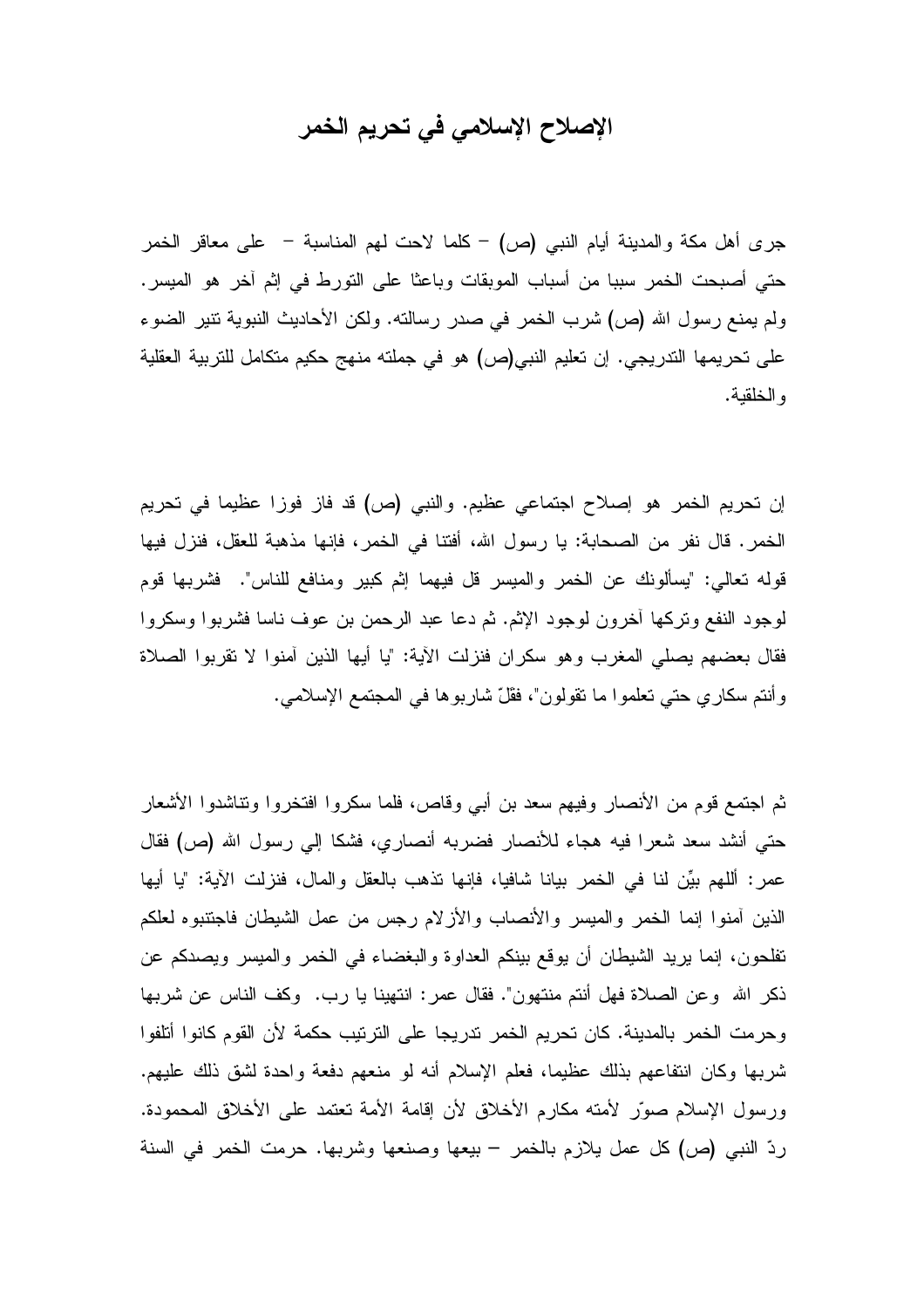الرابعة من الـهجرة أثناء غزوة بنـي نضير . حرم بعض النـاس الـخمر فـي الـجاهلية وقيل إن أول من حر مها الوليد بن المغير ة.

كانت معاملة النبي (ص) لشارب الخمر رذيلا جدا بعد نحريم الخمر . إن الأحاديث النبوية تتير ضوءا على مقدار العقاب نحو السكير. لما نزلت آية تحريم الخمر ترك الصحابة ما عندهم من الخمر . و لم يعط رسول الله (ص) أية رخصة في شرب الخمر إما كان شفاء للمرض، لأن شرب الخمر من الخبائث. وكذالك كان شأن الخلفاء الراشدين، كان عمر الفاروق مشهورا في هذا الأمر. وقد سوِّي رسول الله (ص) بين كثير الخمر وقليله في النَّحريم فقال: وما اسكر كثيره فقليله حرام. وقال أيضا : "كل مسكر حرام".

إن الخمر \_تخلق العداو ة و البغضباء، لأن من شر بها سكر ، ومن سكر \_اختل عقله، لم بحتر م دبنا \_\_\_\_\_\_\_\_\_ ولا قانونا ولا نظاما. تصد الخمر عن ذكر الله وعن الصلاة لأن من سكر وفقد عقله لا يستطيع أن يذكر الله. وفي عصرنا الحديث، يوجد شرب الخمر في أسماء غير مألوفة عند التشريع منها "وسكي"، و"شامباين" وغيرها. ولكن رسول الله (ص) أشار إلىي استخدام هذه المسكرات، إذ يقول "ليشربنّ اناس من أمتى الخمر ويسمونها بغير اسمها". قد أراد الإسلام من وراء تحريم الخمر حفظ الأموال من السفاهة والجنون، وحفظ الأجسام لأن الخمر تهدمها، وحفظ العقول لأنها نذهب بها، وحفظ الأغراض لأن من سكر يذهب منه احترامه. قد أقرت الدر اسات أن استخدام الخمر يلعب دورا بارزا في سوء تغذية.

إنما قصد الله بتحريم الخمر برِّ الإنسان وإصلاح العيش الاجتماعي والفردي وفازٍ في سعيه وصارت أمة المسلمين خير الأمم، نأمرون بالمعروف وتــنهون عن المنكر ونؤمنون بالله. وهذا من خصائص الإسلام الذي حقق نجاحا في تحريم الخمر والأشربة المسكرة، يعد هذا أحد الممبز ات للاسلام فقط لما جاهدت بلاد مختلفة مثل أمربكا لتحريم الأشربة المسكر ة ولكنها فشلت في سعيها.